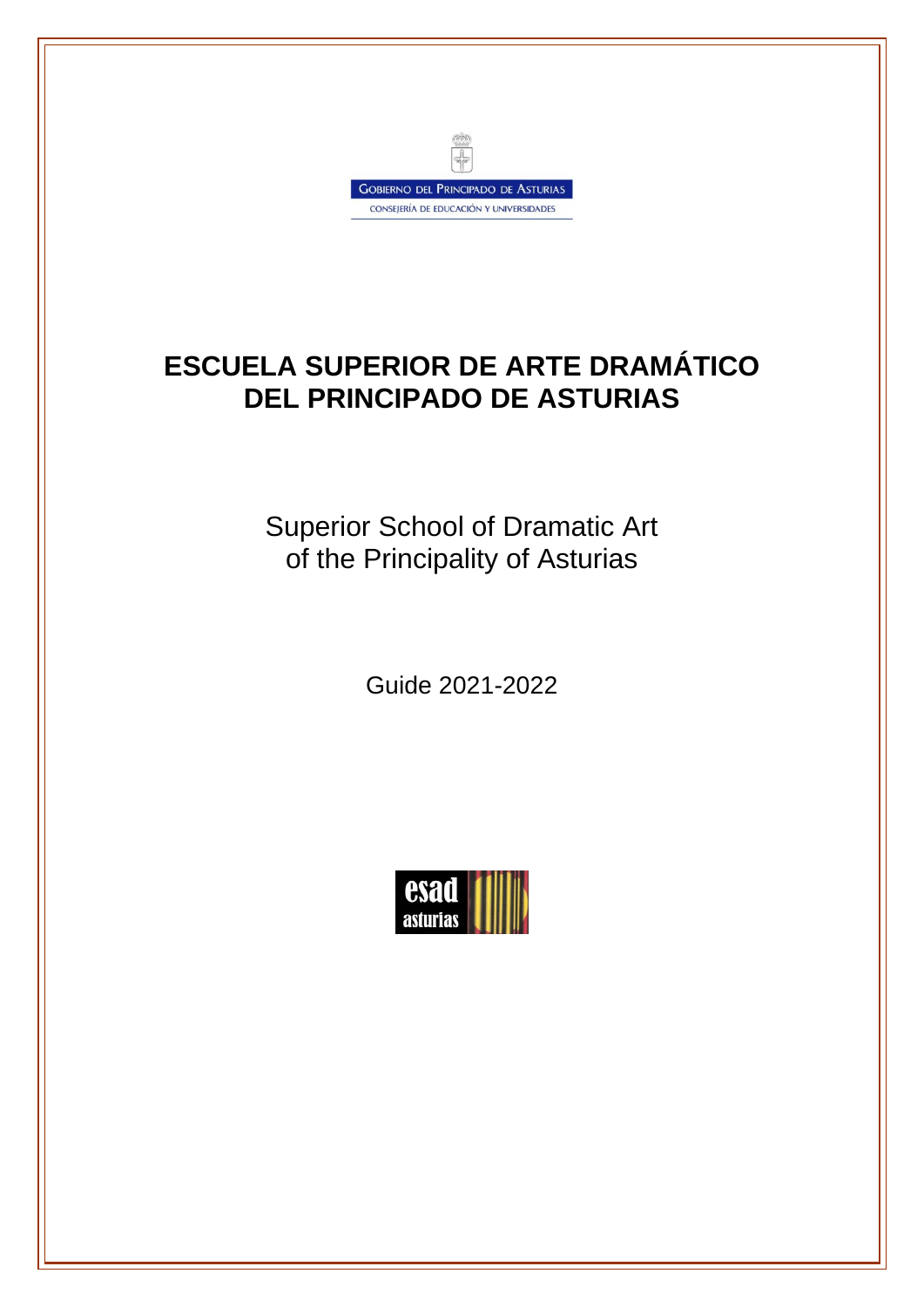#### **WELCOME**

Welcome to the Superior School of Dramatic Art of the Principality of Asturias (Escuela Superior de Arte Dramático– ESAD). Since 2002 our school creates professionals of performance through teaching which develops in an integrated manner artistic, scientific and technological skills.

At present one can take at the ESAD of Asturias superior studies of Dramatic Art, specializing in Acting.

The Superior School of Dramatic Art of the Principality of Asturias is also a nucleus of documentation, investigation, promotion and diffusion of theatre in itself. Those who choose to enter the ESAD ASTURIAS will find a centre that has the best conditions for not just an adequate training but an excellent one. These conditions are:

1. ESAD ASTURIAS is a public centre and is therefore open to all kinds of students without taking into account their socioeconomic standard.

2. Its Dramatic Art Studies have the level of degree and are within what is established in the European Space of Superior Education agreements.

3. The student entrance test allows a restricted number of students per class and group: 12 for practice subjects and 24 for theory subjects.

4. The opening timetable of the centre (from 8:00 to 21:30) allows the students to have access to resources and classrooms to do their independent work.

5. Since the academic year 2006/2007 ESAD ASTURIAS is found at the noble building of the Laboral University and it is part of the magnificent Project *Laboral, city of culture*: a complex made up of the Laboral Theatre, the Modern Art and Industrial Creation Centre and the Professional Conservatory of Music.

6. ESAD ASTURIAS students have access to wonderful facilities: 20 classrooms of suitable dimensions (voice, acting, dancing, corporal expression, theory, etc.); two theatres, one in the school and the other being the Laboral Theatre. The Laboral Theatre has recently been reformed and turned into one of the best theatres in Spain with a seating capacity of 1200.

7. Twenty-seven teachers make up the staff.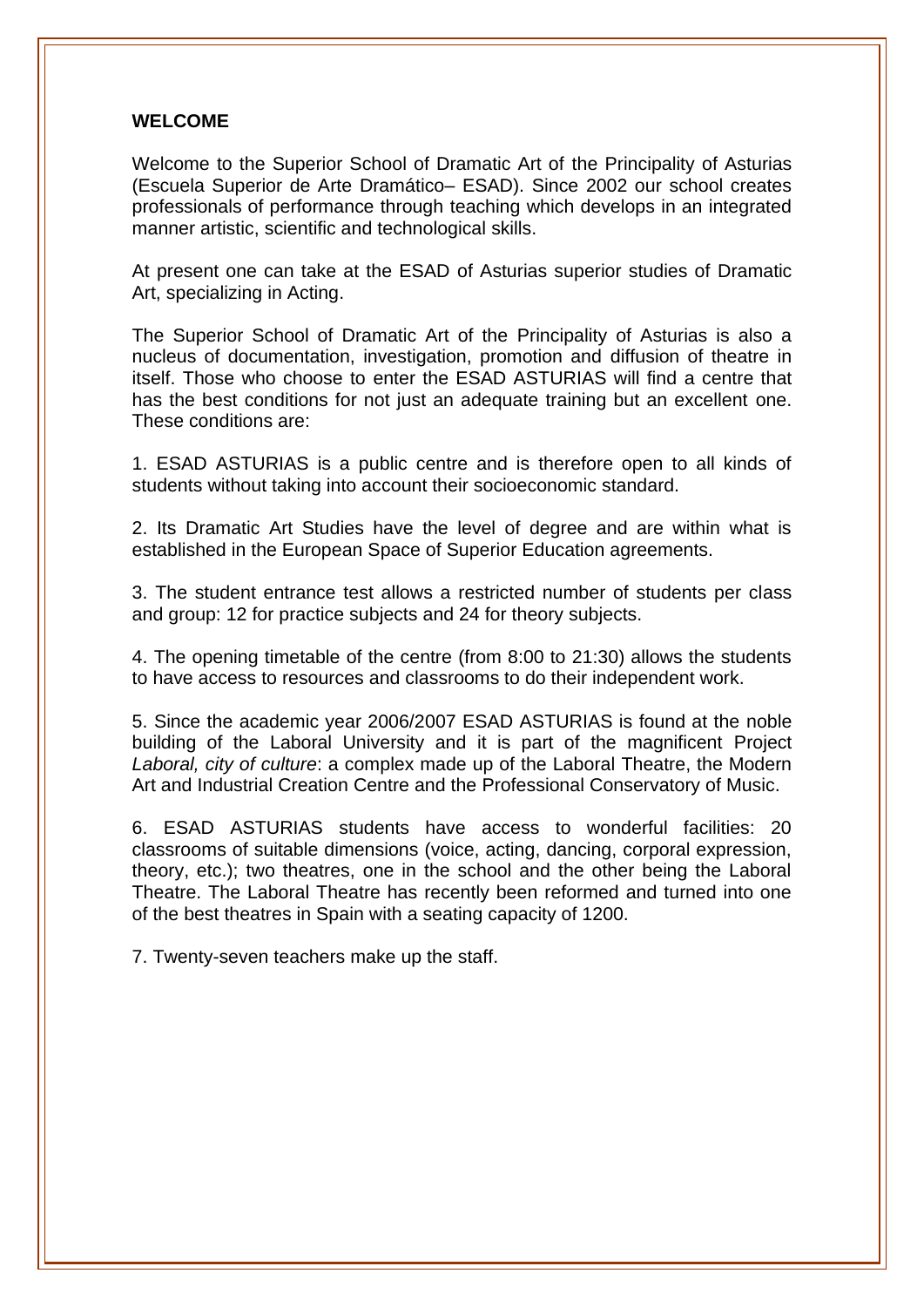#### **HISTORY**

In 2002 the Superior School of Dramatic Art of the Principality of Asturias is created. Later on, in 2009 Professional Studies of Dancing are added becoming then the Superior School of Dramatic Art and Professional of Dancing. Since then various classes with a large number of superior professional graduates in Dramatic Art have emerged. These graduates develop their artistic work not only in Asturias but also in the rest of Spain and other places around the world. In 2013 the Professional Studies of Dancing leave or our institution.

In 2010 our School enters the European Space of Superior Education. Allowing us to design studies in ECTS credits, establish post graduate courses (master's degree and PhD) and develop and reinforce the ERASMUS programme, consolidate projects with other centres or entities, as well as other encounters and exchanges (OLIVE: Meeting of Mediterranean Theatre Schools), literary routes, collaborations with the Professional Conservatory of Music of Gijon, end of degree work exchanges with other schools, etc… The Framework of *Laboral, city of culture* means ideal facilities for teaching Dramatic Art. The remodelling of the building has given us extraordinary scenic and pedagogical spaces for the new conception of Art in the  $21<sup>st</sup>$  century.

[www.laboralciudaddelacultura.com](http://www.laboralciudaddelacultura.com/)

#### **MAIN VENUE**

The Laboral University is the building where the ESAD ASTURIAS permanent main venue is located. It is on the outskirts of Gijon, in a landscape of great beauty allowing total independence and other possibilities such as exterior areas, very good for outdoor activities. It also has a parking with 300 spaces.

The building has 4 floors and a usable surface of more than 5.000 square metres and has the following spaces:

**Level - 1**, scenography workshop and classroom- clothes storage.



**Level 0**, main Entrance to the school: the *Alejandro Casona* hall, theatre with a

capacity for 100 spectators and mobile stands which allow usage of space in the Italian way, circular, etc. On this level, the *Étienne Decroux* room is also found where movement subjects are given, as well as the *Manuel de Falla* room for voice, music and singing subjects. Lastly, the Director's Office, Head of Studies, Secretary, the Artistic Promotion Department, Administration and Council for Education are also located on this floor.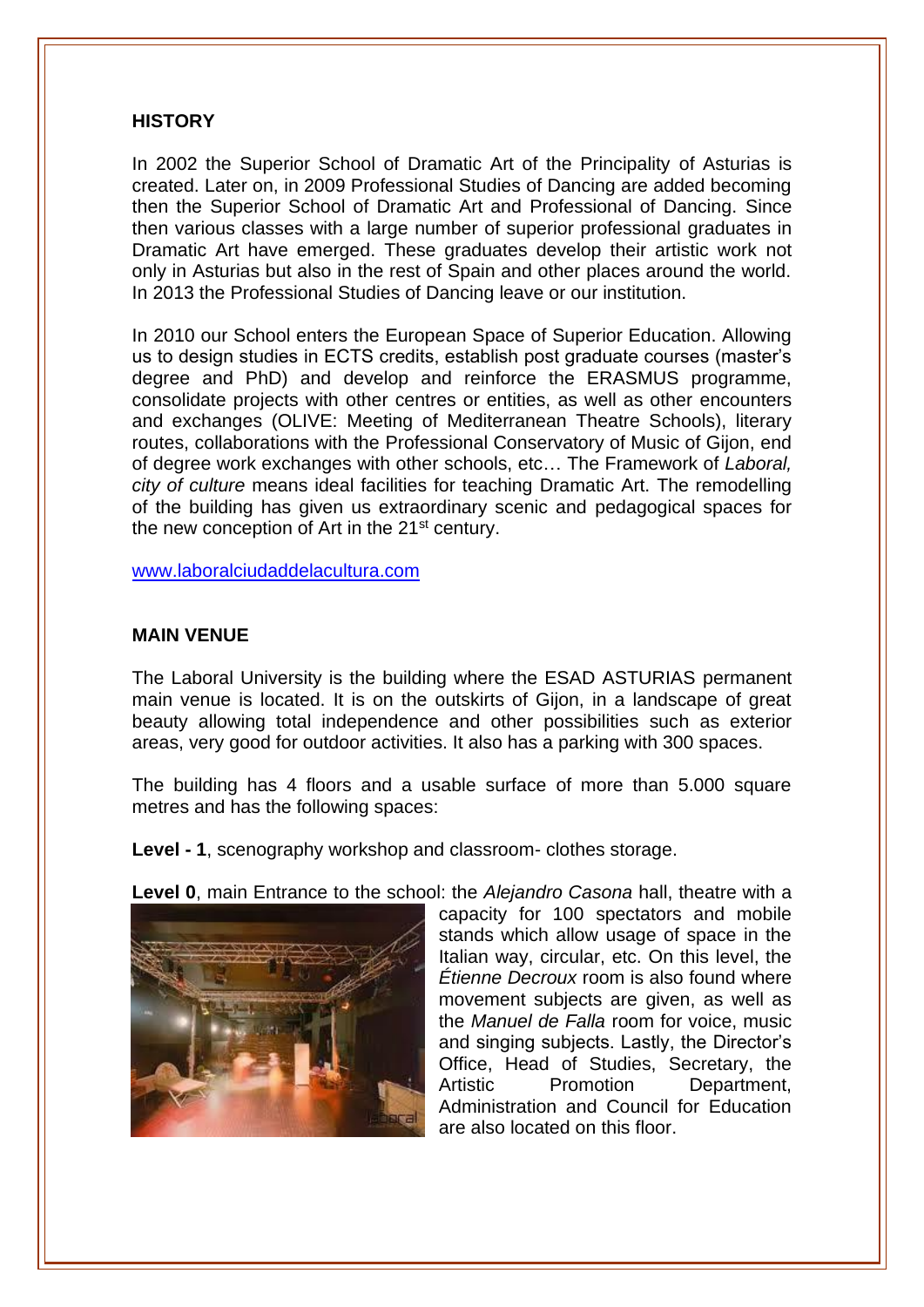Level 1, this floor is composed of the library, video library, the Movement classrooms *Marta Graham* and *Rudolf Laban*, 3 Theory classrooms, 3 Voice classrooms, an Acting classroom *El Público*, the Staffroom and 6 departments: Acting, Direction, Drama, Voice, Movement and Artistic Promotion.



**Level 2** has the Computer Science classroom and the Rehearsal room, *El tragalu*z.



**Level 3**: Auditoriums *Giorgio Strehler, Cipriane Rivas Cheriff* and *Clara Ferrer*, the Acting classrooms *La Celestina* and *La Gaviota* and one Theory classroom. The Characterization (make up) classroom is located higher up, in one of the towers.

The students also have a place where they can eat.



Laboral, city of culture.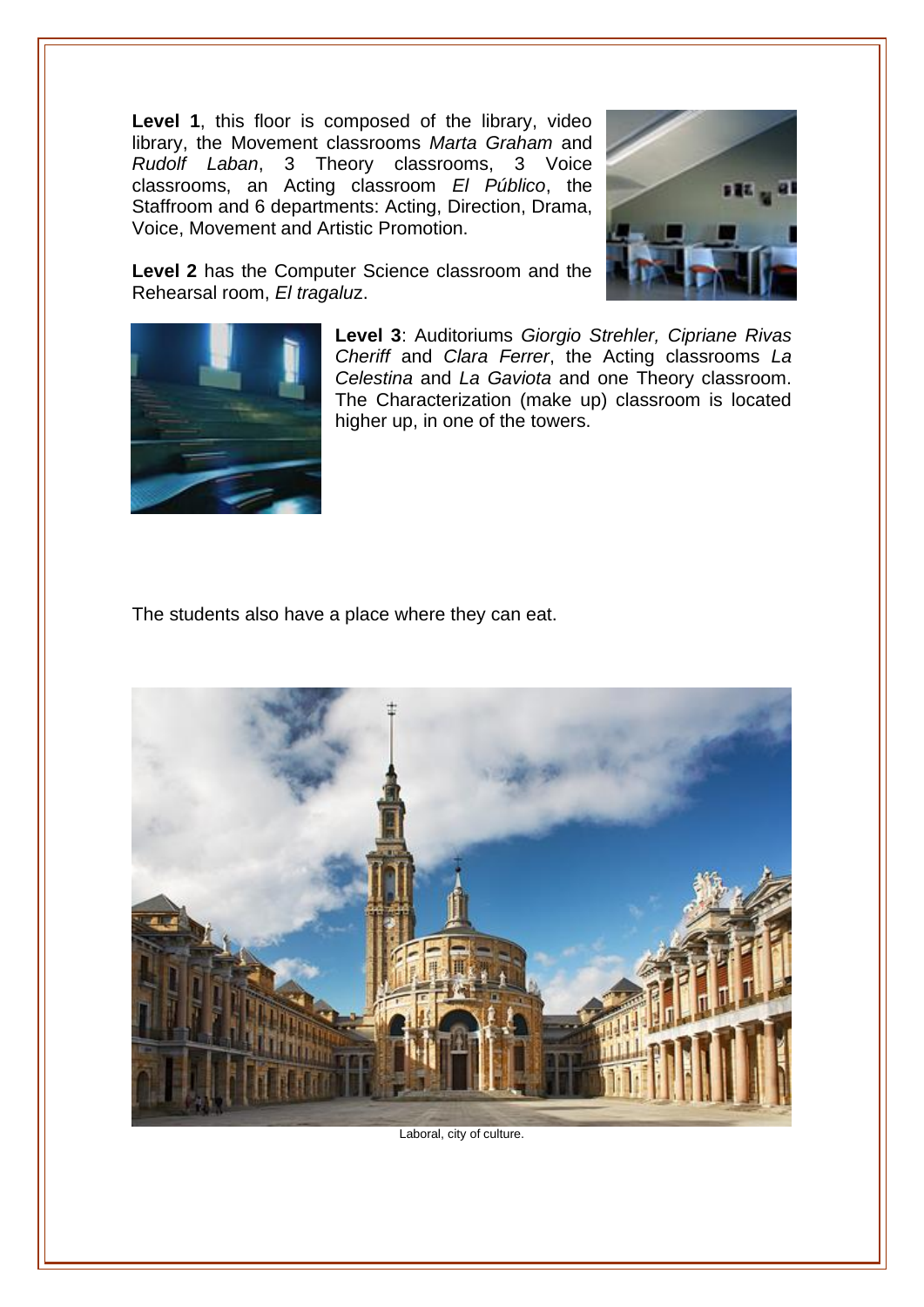#### **DIRECTORY Council for Education:** Call Centre: Tel: (+34) 985 18 55 40

**Director**

*Pedro Ignacio Ortega* esadastur.dir@gmail.com Tel: (+34) 985 18 55 41

**Head of Studies** *Ana Roces* esadastur.jefatura@gmail.com Tel: (+34) 985 18 55 46

## **Teaching Secretary**

*Begoña Martínez Cezón* esadastur.secretaria@gmail.com Tel: (+34) 985 18 55 45

## **Administration**

*Aurea Álvarez Cobo* esad@educastur.org Tel: (+34) 985 18 55 42

**Interpretation Department Head of Department:** *Joaquín Amores* [esad.interpretacion@gmail.com](mailto:esad.interpretacion@gmail.com) Tel: (+34) 985 18 55 48

**Direction Department Head of Department:** *Leopoldo García-Pumarino* [esad.direccion@gmail.com](mailto:esad.direccion@gmail.com)

Tel: (+34) 985 18 55 50

**Movement Department Head of Department:** *Ana Pérez de Amézaga* [esad.movimiento@gmail.com](mailto:esad.movimiento@gmail.com)

Tel: (+34) 985 18 55 52

**Artistic Promotion Department Head of Department:** *Francisco Pardo Almansa* [esadastur.comunica@gmail.com](mailto:esadasturiascomunicacion@gmail.com) Tel: (+34) 985 18 55 40

**Drama Department Head of Department**: *Leopoldo García-Pumarino* [esad.dramaturgia@gmail.com](mailto:esad.dramaturgia@gmail.com) Tel: (+34) 985 18 55 49

**Voice Department Head of Department:** *Carmen Belén Jiménez* [carmenja@educastur.org](mailto:carmenja@educastur.org) Tel: (+34) 985 18 55 51

**International Relations. Erasmus Coordinator:** *Manuel Álvarez Lobo* esadastur.erasmus@gmail.com Tel: (+34) 985 18 55 40

## **STUDY PLANS**

ESAD ASTURIAS gives superior degree education in 4 years. The study plan has 4 academic years, 60 credits each one, with a total of 240 credits.

The profile defined in the speciality of Acting corresponds to an artist, creator, interpreter and a communicator of signs using him/herself as an instrument;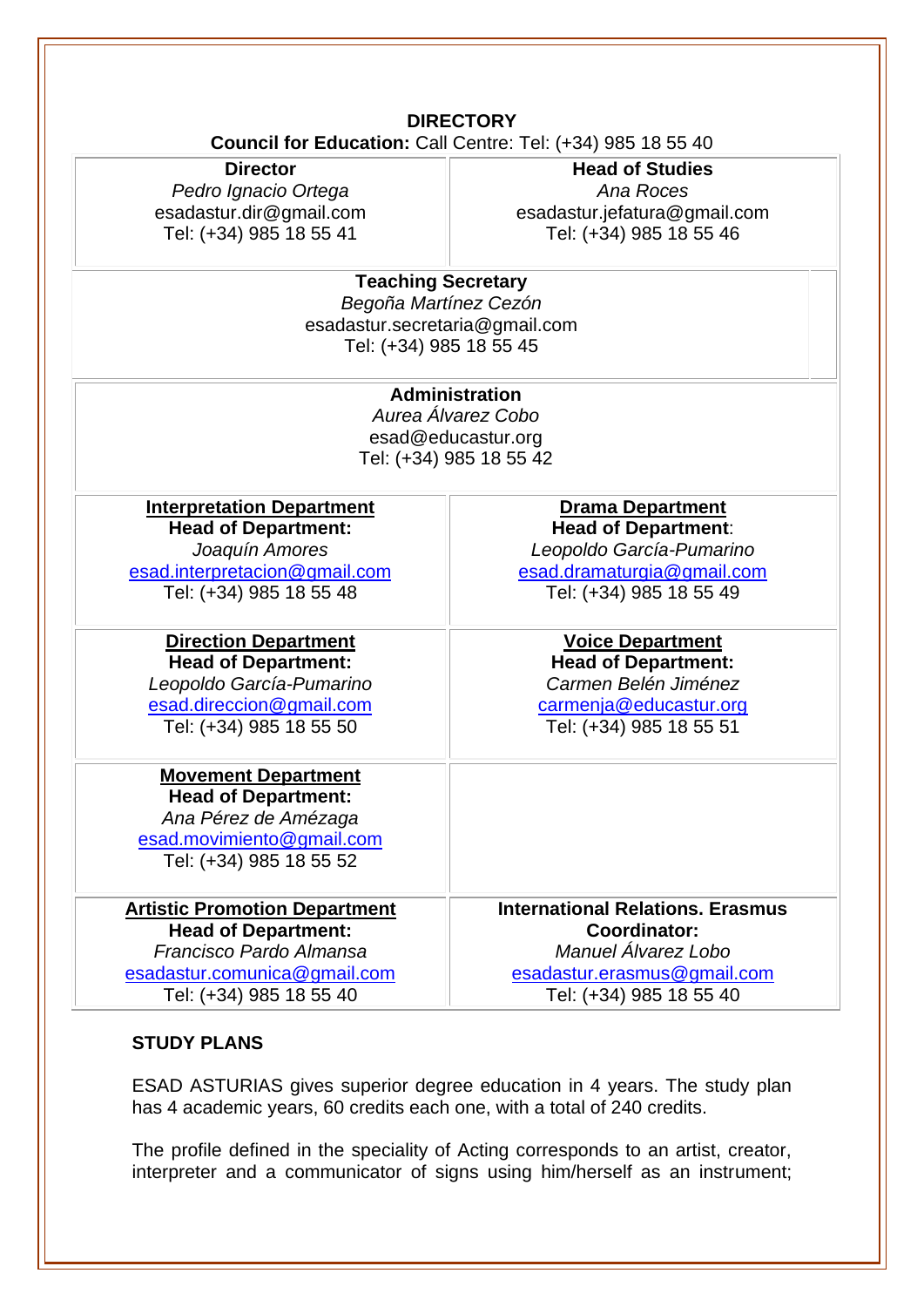integrating his/her expressive resources, body, voice and cognitive and emotional resources while placing all of this at the service of the show. A personal artistic vision combined with other artist's visions is developed while participating in the same artistic project. This professional will be prepared for the exercise of investigation and teaching.

The Dramatic Art graduates in the speciality of Acting should have the following specific skills at the end of their studies:

- Know the necessary expressive resources well so as to develop the performance.
- Take part in the creation and interpret the score and / or role using their knowhow of different performance techniques.
- Interact with the other languages that make up the show.
- Study to conceive and consolidate the personal creative process not only what is related to work methodology but also to the updating of aesthetics.

At present we have one speciality, Acting within the framework of the Agreement of Bologna. With the previous study plan, from the academic year 2012-2012 onwards 4th years of Acting will be taken at the ESAD and PD of Asturias.

According to the legislation in force (Ley Orgánica 2/2006), a calendar of application of the new organization of the education system is established. Therefore, the progressive implementation of the superior artistic education graduates in Dramatic Art will begin in the academic year 2013-2014. All this is regulated by the present royal decree and in the first year we will work with European credits (ECTS).

The academic load emphasizes not just an eminently practical teaching but another much more theoretical. This way the cultural intellectual knowledge theorypractice consolidates a solid academic formation and prepares the future candidate for the investigation and creation in the different areas of his / her speciality.

The evaluation of the student's learning process will be based on the degree and level of acquisition and consolidation of the defined competitions for those studies.

The evaluation will be divided in subjects. It will have a joining character related to the defined competitions for each one in the study plans. The evaluation and grading of the end of degree work will be unique. Passing it means that one has passed all of the subjects that make up the study plans.

The evaluation criterions are objective and measurable according to the parameters defined in the study plans. To obtain the title of Graduate in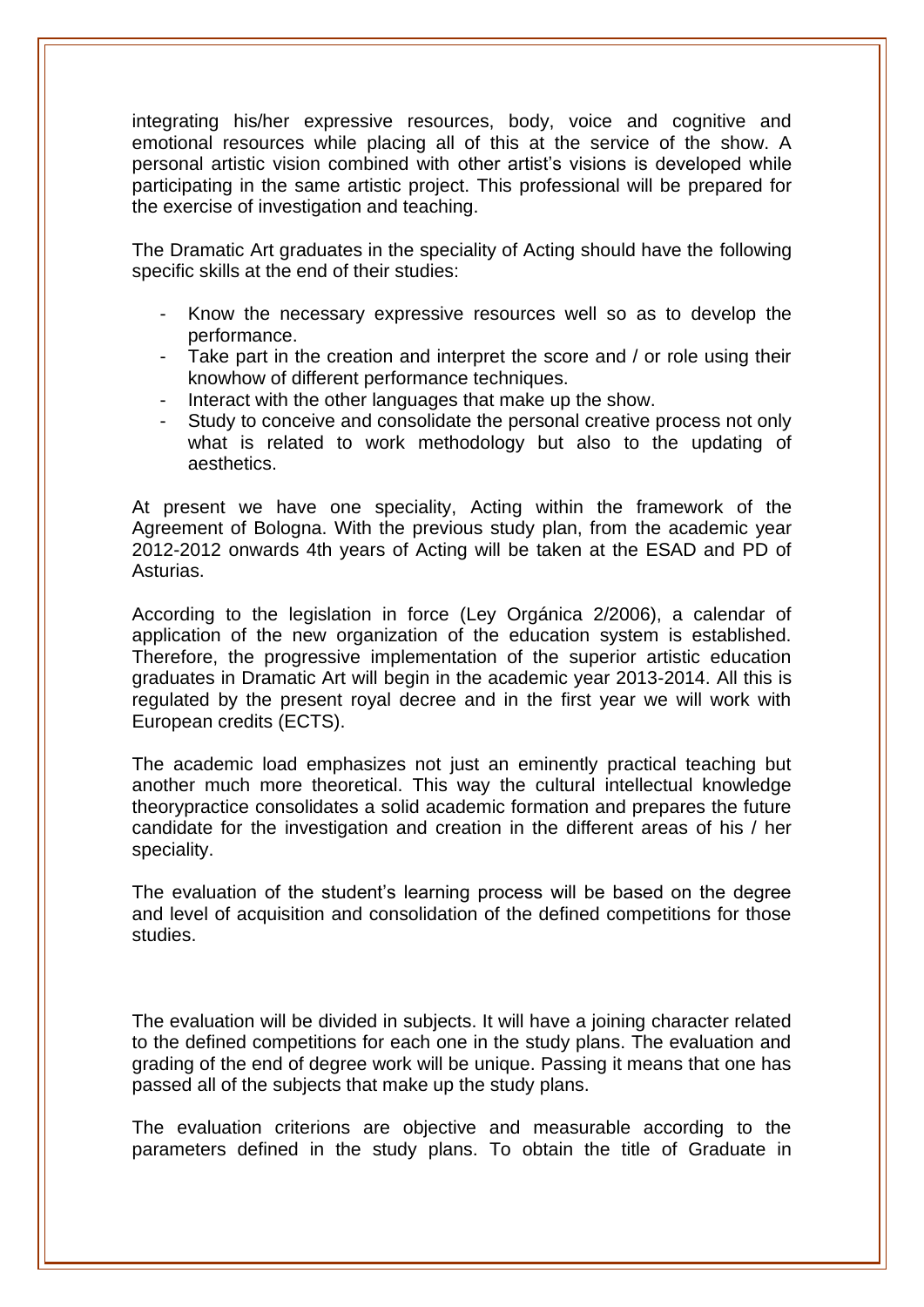Dramatic Art one must have passed all of the subjects. Practice subjects if programmed and the end of degree work.

Negative marks in three or more subjects will impede the student from promoting to the next year. Students have 4 exam periods to pass each subject. The student cannot remain at the centre for more than 6 academic years.

The Acting Speciality gives the necessary theory and technical knowledge to the student to become a specialist in the dramatic art field as a professional theatre, film or television actor. The speciality of interpretation has 4 areas to cover, one which is now being given at ESAD ASTURIAS: Textual Acting.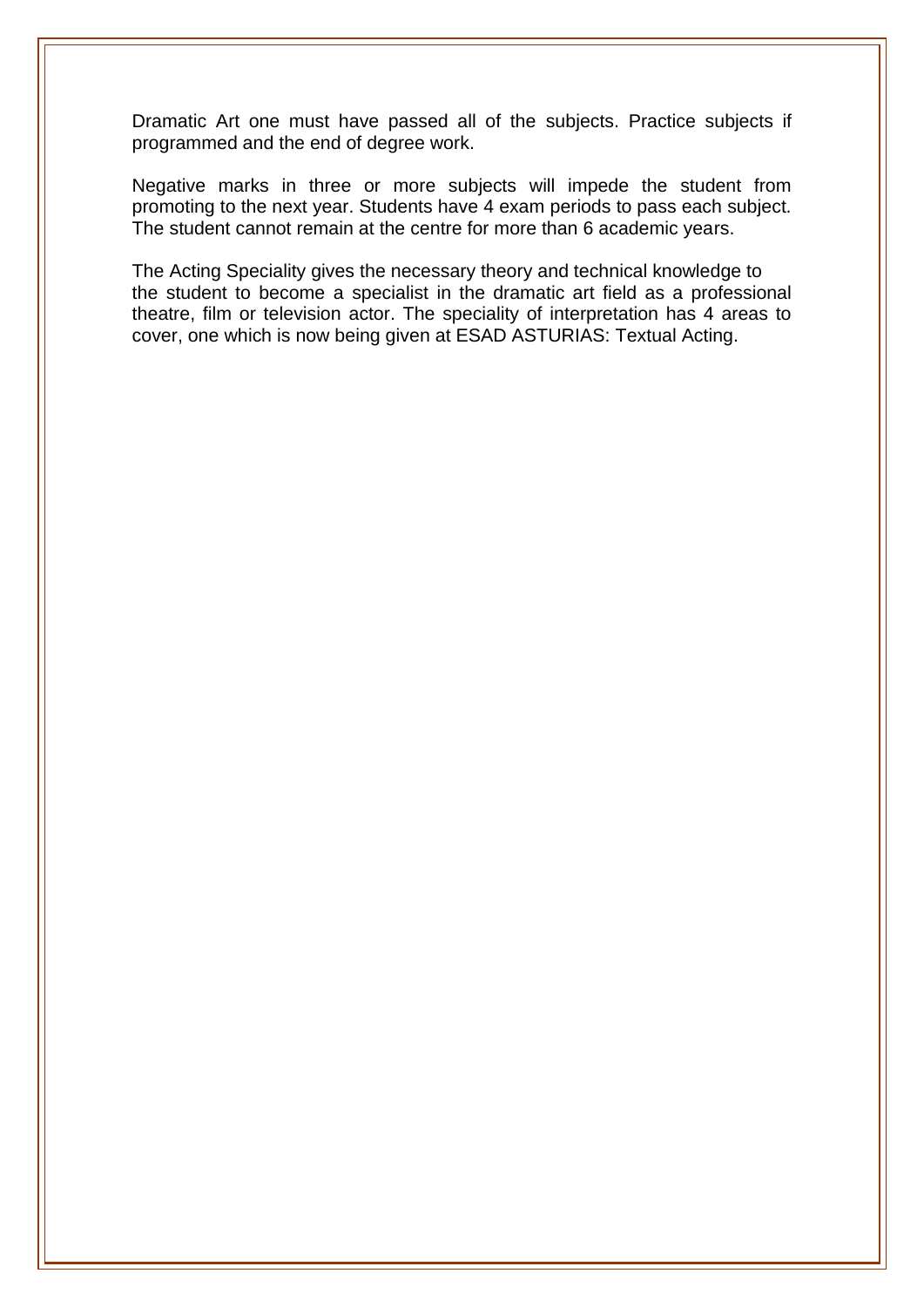## **TEXTUAL ACTING**

## *according to L.O.E. (Ley orgánica de educación, 2006).*

## **PRIMER CURSO**

|           | Interpretación I                       | 14 ECTS         |
|-----------|----------------------------------------|-----------------|
| $\bullet$ | Teoría de la Interpretación            | 5 ECTS          |
|           | Técnica Vocal I                        | 7 ECTS          |
|           | • Teoría y Práctica del verso          | 6 ECTS          |
|           | • Lenguaje Musical                     | 5 ECTS          |
|           | • Expresión Corporal                   | 8 ECTS          |
|           | Literatura dramática I                 | 4.5 ECTS        |
|           | Fundamentos y Prácticas del Movimiento | <b>3.5 ECTS</b> |
|           | Historia de las Artes Espectáculares   | <b>3.5 ECTS</b> |
|           | Caracterización                        | <b>3.5 ECTS</b> |
|           |                                        |                 |

#### **SEGUNDO CURSO**

|           | Interpretación II                       | 13 ECTS         |
|-----------|-----------------------------------------|-----------------|
| $\bullet$ | Taller teatro Siglo de Oro              | 6 ECTS          |
| $\bullet$ | Técnica vocal II                        | <b>7ECTS</b>    |
| $\bullet$ | Lenguaje musical y Canto                | 6.5 ECTS        |
|           | Danza I                                 | 4.5 ECTS        |
| $\bullet$ | Esgrima                                 | 5 ECTS          |
| $\bullet$ | Historia de las Artes Espectaculares II | <b>3.5 ECTS</b> |
|           | Indumentaria                            | <b>3.5 ECTS</b> |
| $\bullet$ | Literatura dramática II                 | 4 ECTS          |
| $\bullet$ | Teoría e historia del arte              | 4 ECTS          |
|           | Optativa 1                              | 3 ECTS          |

#### **TERCER CURSO**

| Interpretación III                          | 12 ECTS         |
|---------------------------------------------|-----------------|
| Taller teatro Contemporáneo                 | 7 ECTS          |
| Expresión Oral I                            | 6.5 ECTS        |
| Canto                                       | <b>5.5 ECTS</b> |
| Acrobacia y lucha espectacular              | 4.5 ECTS        |
| Danza II                                    | 5 ECTS          |
| Iniciación a la dirección escénica          | 5 ECTS          |
| Teoría y práctica de la escritura dramática | 5 ECTS          |
| Semiología teatral                          | <b>3.5 ECTS</b> |
| Optativa 2                                  | 3 ECTS          |
| Optativa 3                                  | 3 ECTS          |
|                                             |                 |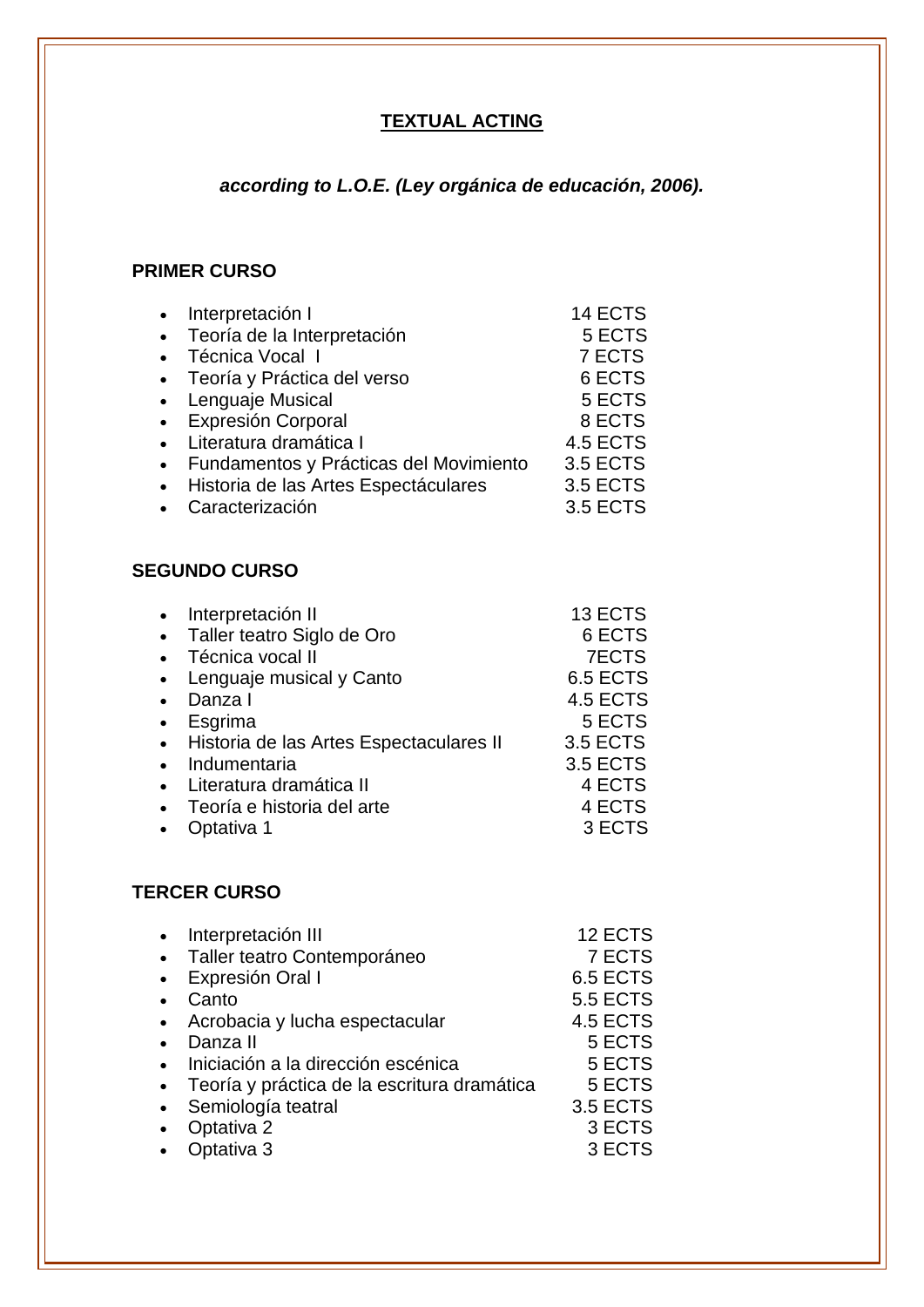#### **CUARTO CURSO (1er semester)**

|                | Taller de interpretación ante la cámara        | 5 ECTS          |  |  |  |
|----------------|------------------------------------------------|-----------------|--|--|--|
|                | Expresión Oral II                              | 7 ECTS          |  |  |  |
| $\bullet$      | Pedagogía aplicada a las artes escénicas       | 5 ECTS          |  |  |  |
|                | Producción y gestión                           | 5 ECTS          |  |  |  |
|                | Sociología y Antropología teatral              | 3,5 ECTS        |  |  |  |
|                | Teoría y práctica de la escritura dramática II | 4 ECTS          |  |  |  |
| (2do semester) |                                                |                 |  |  |  |
|                | Taller escénico final                          | 14 ECTS         |  |  |  |
|                | Escenografía                                   | <b>4,5 ECTS</b> |  |  |  |
|                | Trabajo fin de estudios                        | 6 ECTS          |  |  |  |
|                | Optativa 4                                     | 3 ECTS          |  |  |  |
|                | Optativa 5                                     | 3 ECTS          |  |  |  |

If mobility refers to a single semester, the student will complete half of ECTS credits for each subject chosen in the selected semester. Having two testing dates for this purpose, one in February and one in June.

#### *ARS DRAMATICA***, THE MAGAZINE OF ESAD ASTURIAS**

*Ars Dramatica* is the magazine of the Superior School of Dramatic Art and Professional of Dancing of the Principality of Asturias.

With a yearly release it has already published numbers 00, 01, 02 and 03. Its editorial council is made up of 5 teachers and 2 students. The average print run is about 1.000 copies.

These are given out free or charge amongst the staff and students of the school, institutes of secondary education in Asturias, professional companies and Asturian amateurs, national theatre magazines, theatres and alternative theatres, juvenile organizations, universities, etc.

*"Ars Dramática"* was born with the intention of being a window where teachers and students from ESAD and other schools or universities, as well as artists, creators and professionals of Scenic Arts can capture their reflexions on this and on present theatre, establishing a rich dialogue for all.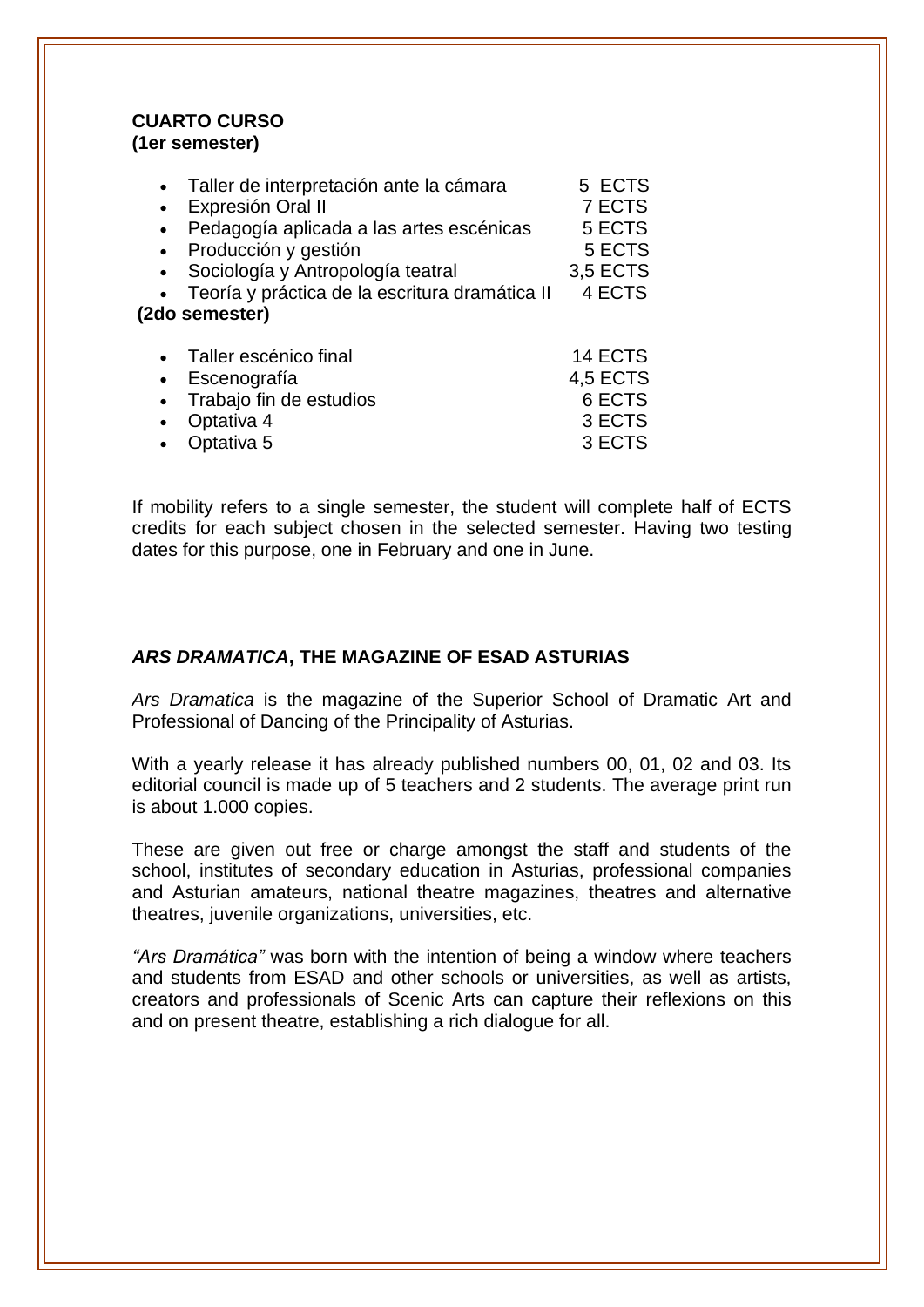At present the magazine has five sections:

- Pedagogical space: dedicated to ideas and opinions of a pedagogical nature.
- School activities are also referred to in this section.
- Asturias stage: refers to theatre activities of Asturian companies.
- News: it reviews all that has been of interest within the school and outside as well as in and outside of Asturias.
- Texts: invitation to publish texts with a limited duration.
- Requexu: this is the corner where opinions or creations of a diverse nature can be found.

*Ars Dramatica* is managed by the Editorial Council, found within the Artistic Promotion Department. It is financed with school funds and a small advertising contribution.

#### **INTERNATIONAL RELATIONS**

The area of International Relations, part of the Artistic Promotion Department, is the nexus of ESAD ASTURIAS with other countries, especially with European Centres and Institutions.

ESAD ASTURIAS is part of the OLIVE project, *Meeting of Mediterranean Theatre Schools*. Here, students and teachers from different Mediterranean countries get together for a week to unify scenes from various authors and exchange knowledge.

Since 2008, ESAD ASTURIAS has taken part in this event, celebrated every year in the month of September in different European countries. ESAD ASTURIAS aspires to become the main venue for OLIVE 2012.

The Erasmus programme is also managed from the area of International Relations. It establishes contacts with European Superior Schools of Dramatic Art and gives advice to students who are interested in participating in this enriching experience.

Many artists visit us at *Laboral, city of culture*. Our students have the chance to work closely with creators from all places around the world helping in staging, courses and workshops.

These activities are arranged by the International Relations Area.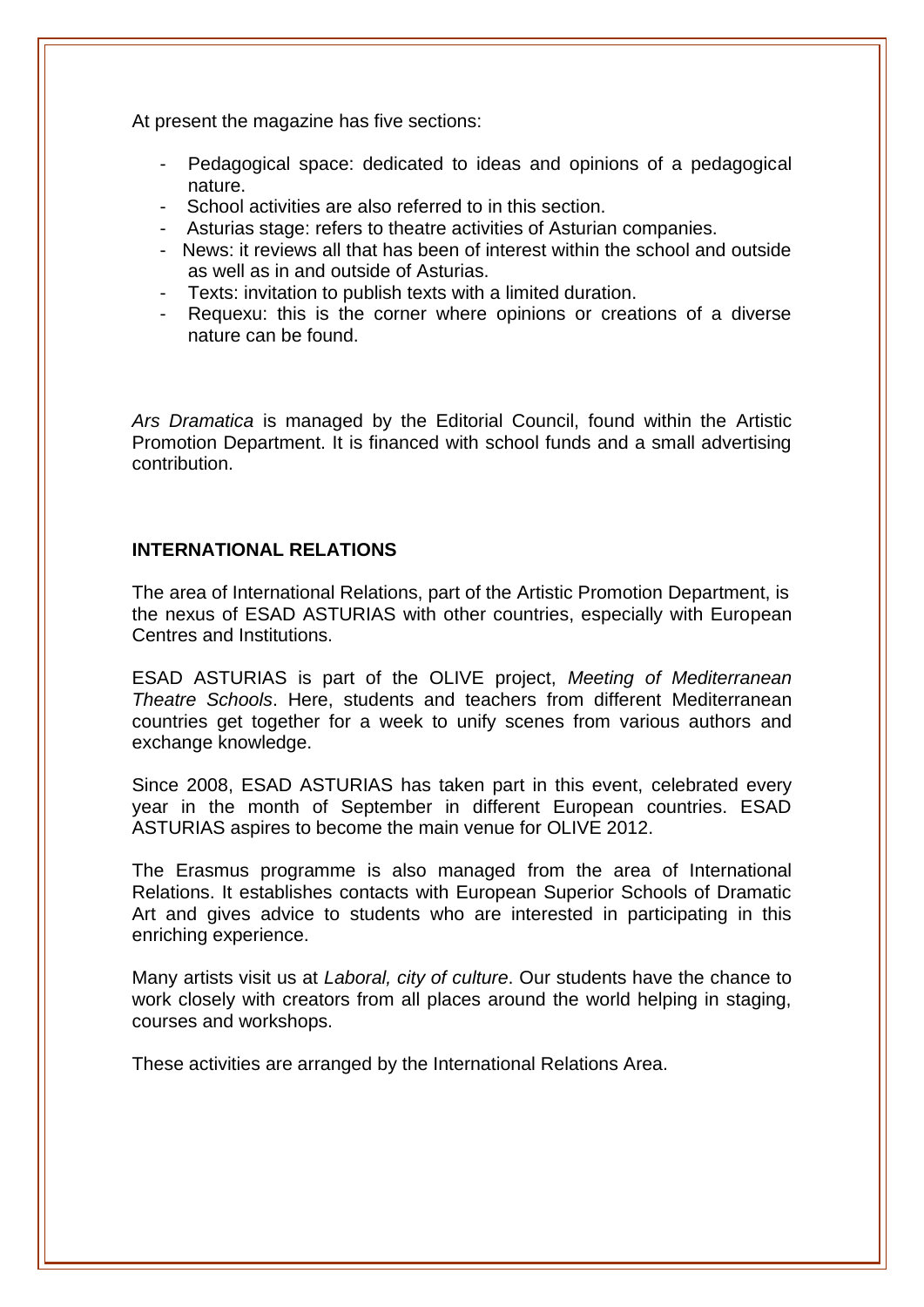#### **ERASMUS**





The Erasmus grants allow students of the Superior School of Dramatic Art of second, third or fourth year of the studies of Dramatic Art in Textual Acting. 3-12 months in European Schools of Dramatic Art with whom they have signed an agreement to collaborate.

The Erasmus Grant only covers one monthly assignment. Students do not have to pay any registration fee at the centre where they are assigned. However, they must take on residence expenses, maintenance and travelling costs.

#### **VALIDATIONS**

Once the students have returned from Europe they must show the projects done abroad to their respective specialities.

Once the period of the study grant has finished, the Superior School of Dramatic Art and Professional of Dancing of the Principality of Asturias will receive from the respective European Schools the accreditation of the marks obtained by each Erasmus student.

These marks will be object to examination and therefore, of validation by subjects and workshops of the Superior School of Dramatic Art and Professional of Dancing of the Principality of Asturias programme. Even so, the Pedagogic Coordination Board together with the knowledge and confirmation of the Specialities, Departments and Head of Studies will have to make these validations effective by signing the correspondent acts.

The Erasmus Programme Coordinator will give additional information to those students who should require it.

#### **STUDENTS WHO COME TO ESAD ASTURIAS**

Each academic year ESAD ASTURIAS will receive the proposals of Erasmus students from European Schools for the next academic year.

Regarding these proposals the Specialities will study the Erasmus students' adaptation to the spaces of our centre, as well as the pedagogic aspects (groups, timetables, work topics, etc.)

Having taken into consideration these proposals the Specialities will then accept them. The acceptance will be communicated to the schools and then to the candidates by the Artistic Promotion Department with enough time for them to prepare.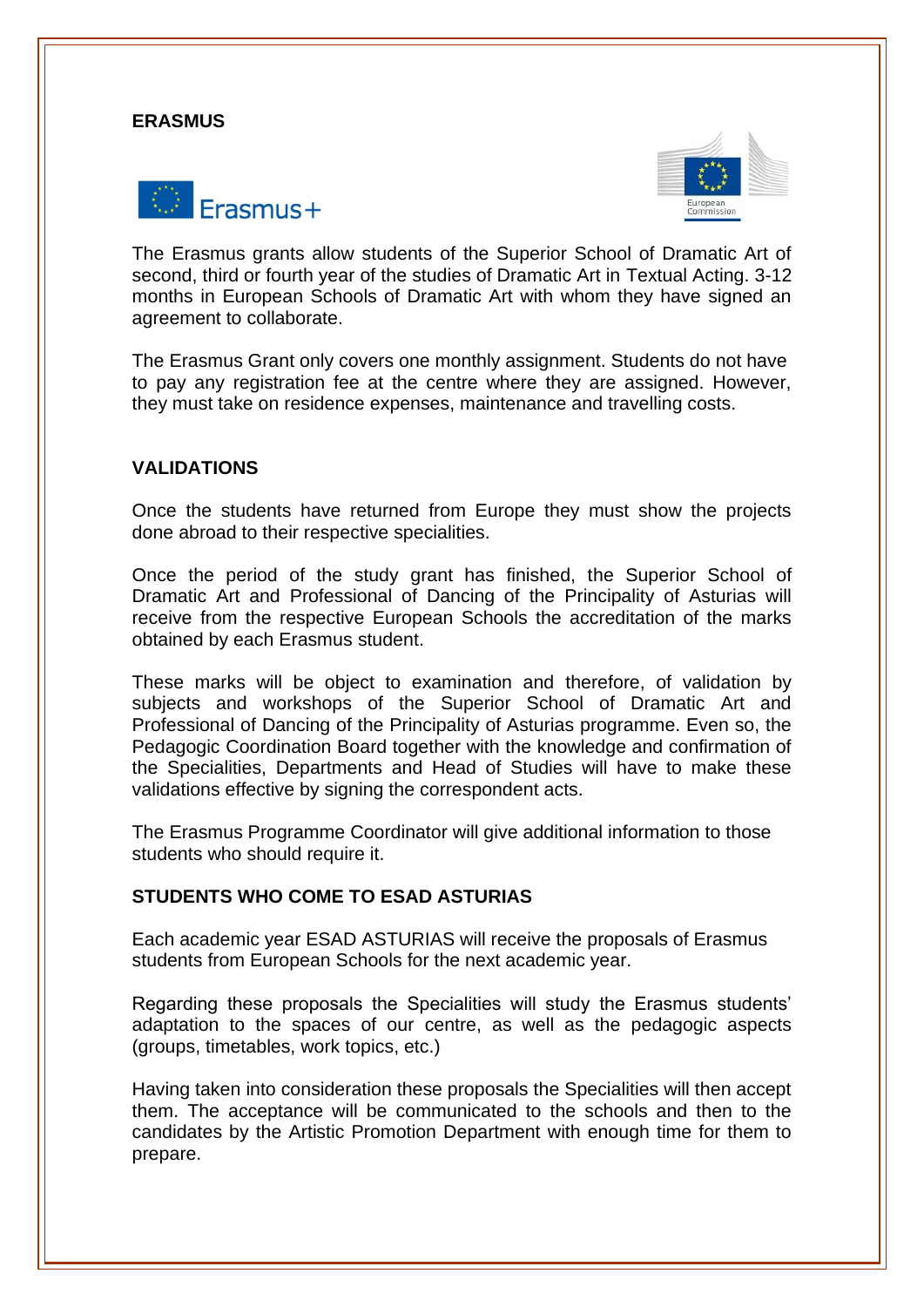The European students will receive information on the ESAD ASTURIAS programme with enough time in advance. They will also be given information on the city of Gijon and possible accommodations.

European students will be received at ESAD ASTURIAS by the Erasmus Programme Coordinator, who will explain how the school works and will introduce them to their corresponding speciality.

The documentation and procedures for Erasmus mobility are in the international relations section of the website.

www.esadasturias.es/

#### **STUDENTS WHO GO ABROAD**

ESAD ASTURIAS in each academic year will open a presentation period for proposals of those students who would like to study in Europe. ESAD ASTURIAS will also give a meeting with information on the requirements, agreements with other schools and complementary information about the ERASMUS programme.

Within this period the applications for the next year will be completed and send to the assigned universities. These proposals will have the different options of the ESAD ASTURIAS students interested in studying in Europe.

Regarding the proposals, ESAD ASTURIAS will wait for the response and acceptance of the candidates by the different European Schools which they have agreements with.

All the necessary documentation and registration to study in Europe the next academic year will be dealt with once the confirmation has been received.

Upon the arrival of the ERASMUS student to the Superior School in Europe, he / she will be received by the Erasmus Coordinator of the mentioned entity. The Erasmus Coordinator will be the student's contact and tutor while abroad as well as the Erasmus Coordinator of ESAD ASTURIAS.

Just because a candidacy has been presented it does not mean that the grant will be given or that the student will be accepted by the accepting-assigned Superior School.